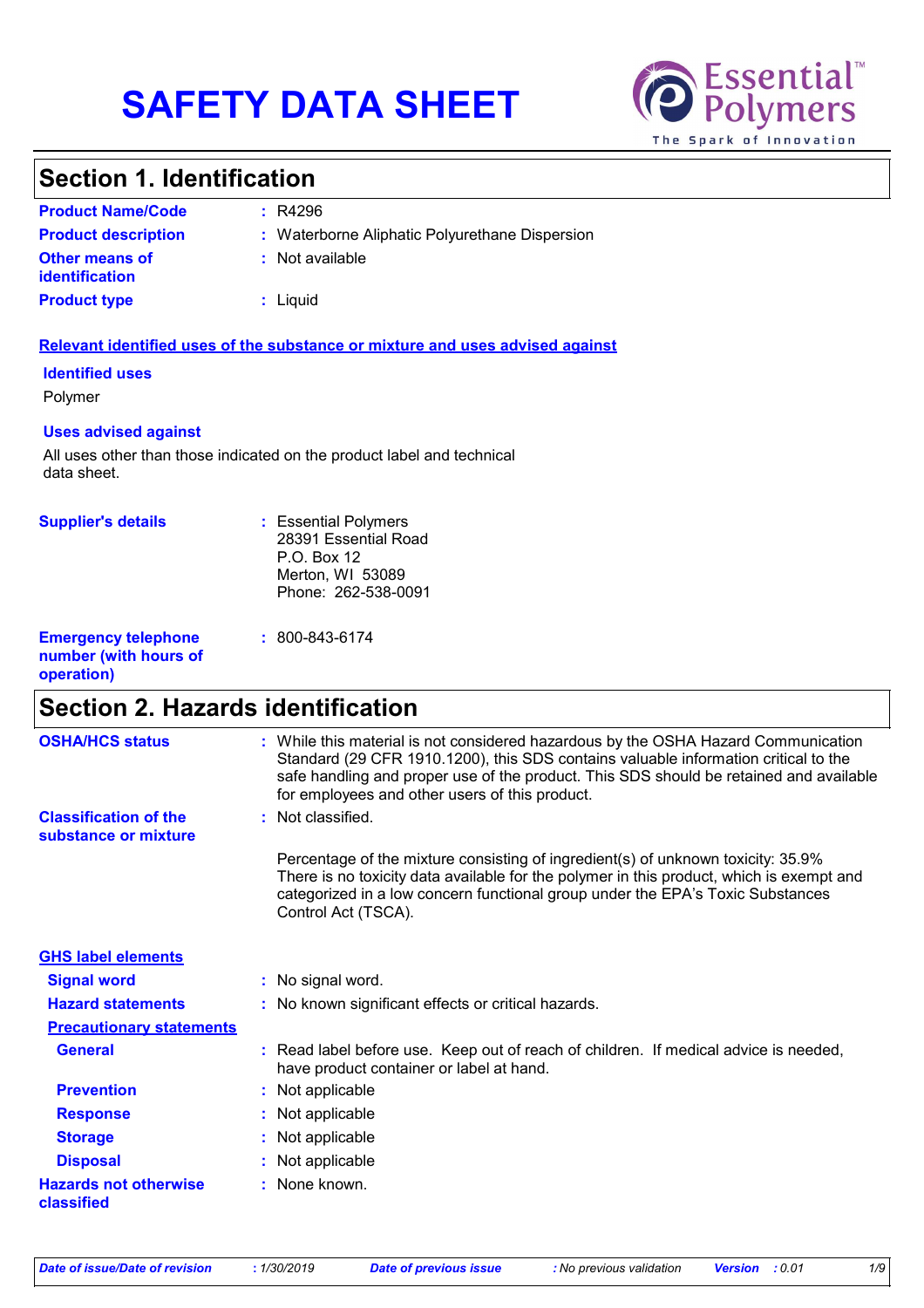# **Section 3. Composition/information on ingredients**

**Substance/mixture :**

: Mixture

Any concentration shown as a range is to protect confidentiality or is due to batch variation.

**There are no ingredients present which, within the current knowledge of the supplier and in the concentrations applicable, are classified as hazardous to health or the environment and hence require reporting in this section. Occupational exposure limits, if available, are listed in Section 8.**

# **Section 4. First aid measures**

| <b>Description of necessary first aid measures</b> |                                                                                                                                                                                                                                                                                                                                                        |  |
|----------------------------------------------------|--------------------------------------------------------------------------------------------------------------------------------------------------------------------------------------------------------------------------------------------------------------------------------------------------------------------------------------------------------|--|
| <b>Eye contact</b>                                 | : Immediately flush eyes with plenty of water, occasionally lifting the upper and lower<br>eyelids. Check for and remove any contact lenses. Get medical attention if irritation<br>occurs.                                                                                                                                                            |  |
| <b>Inhalation</b>                                  | : Remove victim to fresh air and keep at rest in a position comfortable for breathing. Get<br>medical attention if symptoms occur.                                                                                                                                                                                                                     |  |
| <b>Skin contact</b>                                | : Flush contaminated skin with plenty of water. Remove contaminated clothing and<br>shoes. Get medical attention if symptoms occur.                                                                                                                                                                                                                    |  |
| <b>Ingestion</b>                                   | : Wash out mouth with water. Remove victim to fresh air and keep at rest in a position<br>comfortable for breathing. If material has been swallowed and the exposed person is<br>conscious, give small quantities of water to drink. Do not induce vomiting unless<br>directed to do so by medical personnel. Get medical attention if symptoms occur. |  |

### **Most important symptoms/effects, acute and delayed**

| <b>Potential acute health effects</b>                                                |                                                                                                                                |  |
|--------------------------------------------------------------------------------------|--------------------------------------------------------------------------------------------------------------------------------|--|
| Eye contact                                                                          | : No known significant effects or critical hazards.                                                                            |  |
| <b>Inhalation</b>                                                                    | : No known significant effects or critical hazards.                                                                            |  |
| <b>Skin contact</b>                                                                  | : No known significant effects or critical hazards.                                                                            |  |
| <b>Ingestion</b>                                                                     | : No known significant effects or critical hazards.                                                                            |  |
| <b>Over-exposure signs/symptoms</b>                                                  |                                                                                                                                |  |
| Eye contact                                                                          | : No specific data.                                                                                                            |  |
| <b>Inhalation</b>                                                                    | : No specific data.                                                                                                            |  |
| <b>Skin contact</b>                                                                  | : No specific data.                                                                                                            |  |
| <b>Ingestion</b>                                                                     | : No specific data.                                                                                                            |  |
| Indication of immediate medical attention and special treatment needed, if necessary |                                                                                                                                |  |
| <b>Notes to physician</b>                                                            | : Treat symptomatically. Contact poison treatment specialist immediately if large<br>quantities have been ingested or inhaled. |  |
| <b>Specific treatments</b>                                                           | : No specific treatment.                                                                                                       |  |
| <b>Protection of first-aiders</b>                                                    | : No action shall be taken involving any personal risk or without suitable training.                                           |  |

**See toxicological information (Section 11)**

# **Section 5. Fire-fighting measures**

| <b>Extinguishing media</b>                           |                                                                                       |
|------------------------------------------------------|---------------------------------------------------------------------------------------|
| <b>Suitable extinguishing</b><br>media               | : Use an extinguishing agent suitable for the surrounding fire.                       |
| <b>Unsuitable extinguishing</b><br>media             | : None known.                                                                         |
| <b>Specific hazards arising</b><br>from the chemical | : In a fire or if heated, a pressure increase will occur and the container may burst. |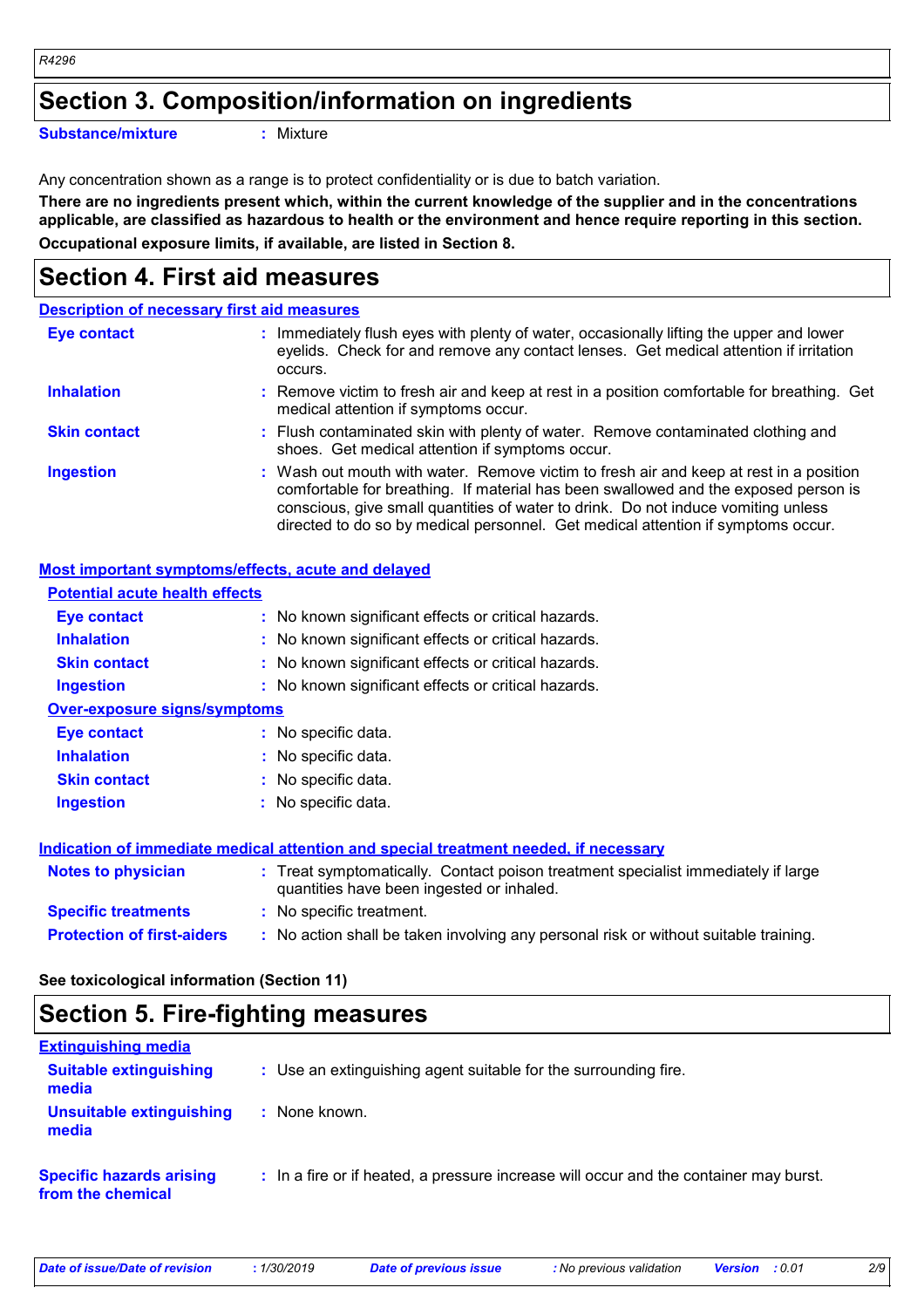# **Section 5. Fire-fighting measures**

| <b>Hazardous thermal</b><br>decomposition products       | : Decomposition products may include the following materials:<br>carbon dioxide<br>carbon monoxide                                                                                                  |
|----------------------------------------------------------|-----------------------------------------------------------------------------------------------------------------------------------------------------------------------------------------------------|
| <b>Special protective actions</b><br>for fire-fighters   | : Promptly isolate the scene by removing all persons from the vicinity of the incident if<br>there is a fire. No action shall be taken involving any personal risk or without suitable<br>training. |
| <b>Special protective</b><br>equipment for fire-fighters | : Fire-fighters should wear appropriate protective equipment and self-contained breathing<br>apparatus (SCBA) with a full face-piece operated in positive pressure mode.                            |

## **Section 6. Accidental release measures**

|                                                              | <b>Personal precautions, protective equipment and emergency procedures</b>                                                                                                                                                                                                                                                                                                                                                                                                                                                                                                                 |
|--------------------------------------------------------------|--------------------------------------------------------------------------------------------------------------------------------------------------------------------------------------------------------------------------------------------------------------------------------------------------------------------------------------------------------------------------------------------------------------------------------------------------------------------------------------------------------------------------------------------------------------------------------------------|
| For non-emergency<br>personnel                               | : No action shall be taken involving any personal risk or without suitable training.<br>Evacuate surrounding areas. Keep unnecessary and unprotected personnel from<br>entering. Do not touch or walk through spilled material. Put on appropriate personal<br>protective equipment.                                                                                                                                                                                                                                                                                                       |
|                                                              | For emergency responders : If specialized clothing is required to deal with the spillage, take note of any information in<br>Section 8 on suitable and unsuitable materials. See also the information in "For non-<br>emergency personnel".                                                                                                                                                                                                                                                                                                                                                |
| <b>Environmental precautions</b>                             | : Avoid dispersal of spilled material and runoff and contact with soil, waterways, drains<br>and sewers. Inform the relevant authorities if the product has caused environmental<br>pollution (sewers, waterways, soil or air).                                                                                                                                                                                                                                                                                                                                                            |
| <b>Methods and materials for containment and cleaning up</b> |                                                                                                                                                                                                                                                                                                                                                                                                                                                                                                                                                                                            |
| <b>Small spill</b>                                           | : Stop leak if without risk. Move containers from spill area. Dilute with water and mop up<br>if water-soluble. Alternatively, or if water-insoluble, absorb with an inert dry material and<br>place in an appropriate waste disposal container. Dispose of via a licensed waste<br>disposal contractor.                                                                                                                                                                                                                                                                                   |
| <b>Large spill</b>                                           | : Stop leak if without risk. Move containers from spill area. Prevent entry into sewers,<br>water courses, basements or confined areas. Wash spillages into an effluent treatment<br>plant or proceed as follows. Contain and collect spillage with non-combustible,<br>absorbent material e.g. sand, earth, vermiculite or diatomaceous earth and place in<br>container for disposal according to local regulations (see Section 13). Dispose of via a<br>licensed waste disposal contractor. Note: see Section 1 for emergency contact<br>information and Section 13 for waste disposal. |

# **Section 7. Handling and storage**

### **Advice on general occupational hygiene Conditions for safe storage, including any incompatibilities** Eating, drinking and smoking should be prohibited in areas where this material is **:** handled, stored and processed. Workers should wash hands and face before eating, drinking and smoking. Remove contaminated clothing and protective equipment before entering eating areas. See also Section 8 for additional information on hygiene measures. Store in accordance with local regulations. Store in original container protected from **:** direct sunlight in a dry, cool and well-ventilated area, away from incompatible materials and food and drink. Keep container tightly closed and sealed until ready for use. Containers that have been opened must be carefully resealed and kept upright to prevent leakage. Do not store in unlabeled containers. Use appropriate containment to avoid environmental contamination. See Section 10 for incompatible materials before handling or use. **Protective measures : Put on appropriate personal protective equipment (see Section 8). Precautions for safe handling**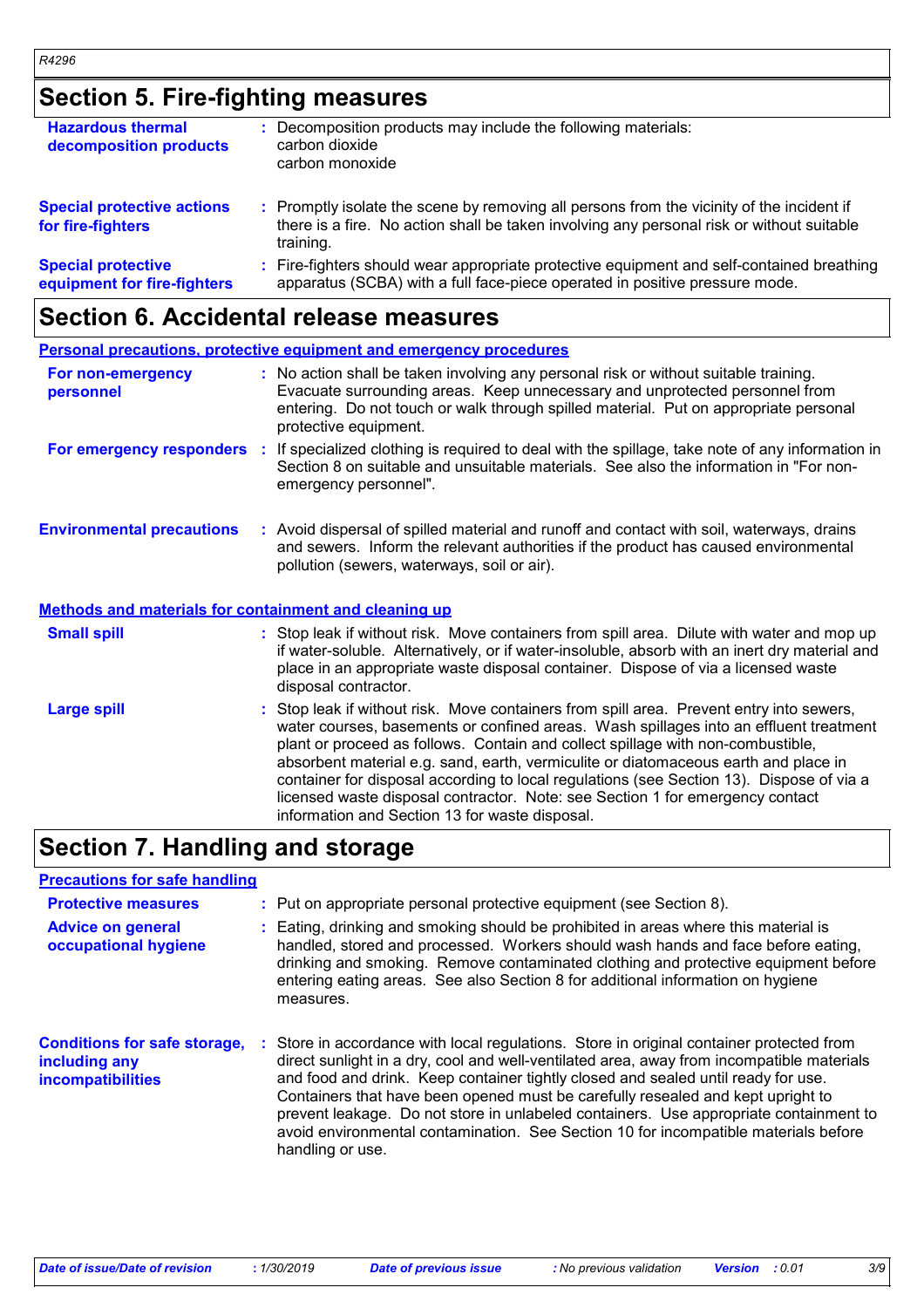# **Section 8. Exposure controls/personal protection**

### **Control parameters**

### **Occupational exposure limits**

None.

| <b>Appropriate engineering</b><br><b>controls</b> |    | : Good general ventilation should be sufficient to control worker exposure to airborne<br>contaminants.                                                                                                                                                                                                                                                                                           |
|---------------------------------------------------|----|---------------------------------------------------------------------------------------------------------------------------------------------------------------------------------------------------------------------------------------------------------------------------------------------------------------------------------------------------------------------------------------------------|
| <b>Environmental exposure</b><br>controls         |    | Emissions from ventilation or work process equipment should be checked to ensure<br>they comply with the requirements of environmental protection legislation. In some<br>cases, fume scrubbers, filters or engineering modifications to the process equipment<br>will be necessary to reduce emissions to acceptable levels.                                                                     |
| <b>Individual protection measures</b>             |    |                                                                                                                                                                                                                                                                                                                                                                                                   |
| <b>Hygiene measures</b>                           |    | : Wash hands, forearms and face thoroughly after handling chemical products, before<br>eating, smoking and using the lavatory and at the end of the working period.<br>Appropriate techniques should be used to remove potentially contaminated clothing.<br>Wash contaminated clothing before reusing. Ensure that eyewash stations and safety<br>showers are close to the workstation location. |
| <b>Eye/face protection</b>                        |    | Safety eyewear complying with an approved standard should be used when a risk<br>assessment indicates this is necessary to avoid exposure to liquid splashes, mists,<br>gases or dusts. If contact is possible, the following protection should be worn, unless<br>the assessment indicates a higher degree of protection: safety glasses with side-<br>shields.                                  |
| <b>Skin protection</b>                            |    |                                                                                                                                                                                                                                                                                                                                                                                                   |
| <b>Hand protection</b>                            |    | : Chemical-resistant, impervious gloves complying with an approved standard should be<br>worn at all times when handling chemical products if a risk assessment indicates this is<br>necessary.                                                                                                                                                                                                   |
| <b>Body protection</b>                            |    | : Personal protective equipment for the body should be selected based on the task being<br>performed and the risks involved and should be approved by a specialist before<br>handling this product.                                                                                                                                                                                               |
| <b>Other skin protection</b>                      |    | : Appropriate footwear and any additional skin protection measures should be selected<br>based on the task being performed and the risks involved and should be approved by a<br>specialist before handling this product.                                                                                                                                                                         |
| <b>Respiratory protection</b>                     | t. | Based on the hazard and potential for exposure, select a respirator that meets the<br>appropriate standard or certification. Respirators must be used according to a<br>respiratory protection program to ensure proper fitting, training, and other important<br>aspects of use.                                                                                                                 |

# **Section 9. Physical and chemical properties**

| <b>Appearance</b>                               |                                                       |
|-------------------------------------------------|-------------------------------------------------------|
| <b>Physical state</b>                           | $:$ Liquid                                            |
| <b>Color</b>                                    | : Light Yellow                                        |
| <b>Odor</b>                                     | $:$ Amine-like                                        |
| <b>Odor threshold</b>                           | : Not available                                       |
| pH                                              | : 8.5                                                 |
| <b>Melting point</b>                            | : $0^{\circ}$ C (32 $^{\circ}$ F)                     |
| <b>Boiling point</b>                            | : $100^{\circ}$ C (212 $^{\circ}$ F)                  |
| <b>Flash point</b>                              | : Closed cup: $>93.334^{\circ}$ C ( $>200^{\circ}$ F) |
| <b>Evaporation rate</b>                         | : Not available                                       |
| <b>Flammability (solid, gas)</b>                | : Not available                                       |
| Lower and upper explosive<br>(flammable) limits | : Not available                                       |
| <b>Vapor pressure</b>                           | $:$ <4 kPa (<30 mm Hg) [room temperature]             |
| <b>Vapor density</b>                            | : $<$ 1 [Air = 1]                                     |
|                                                 |                                                       |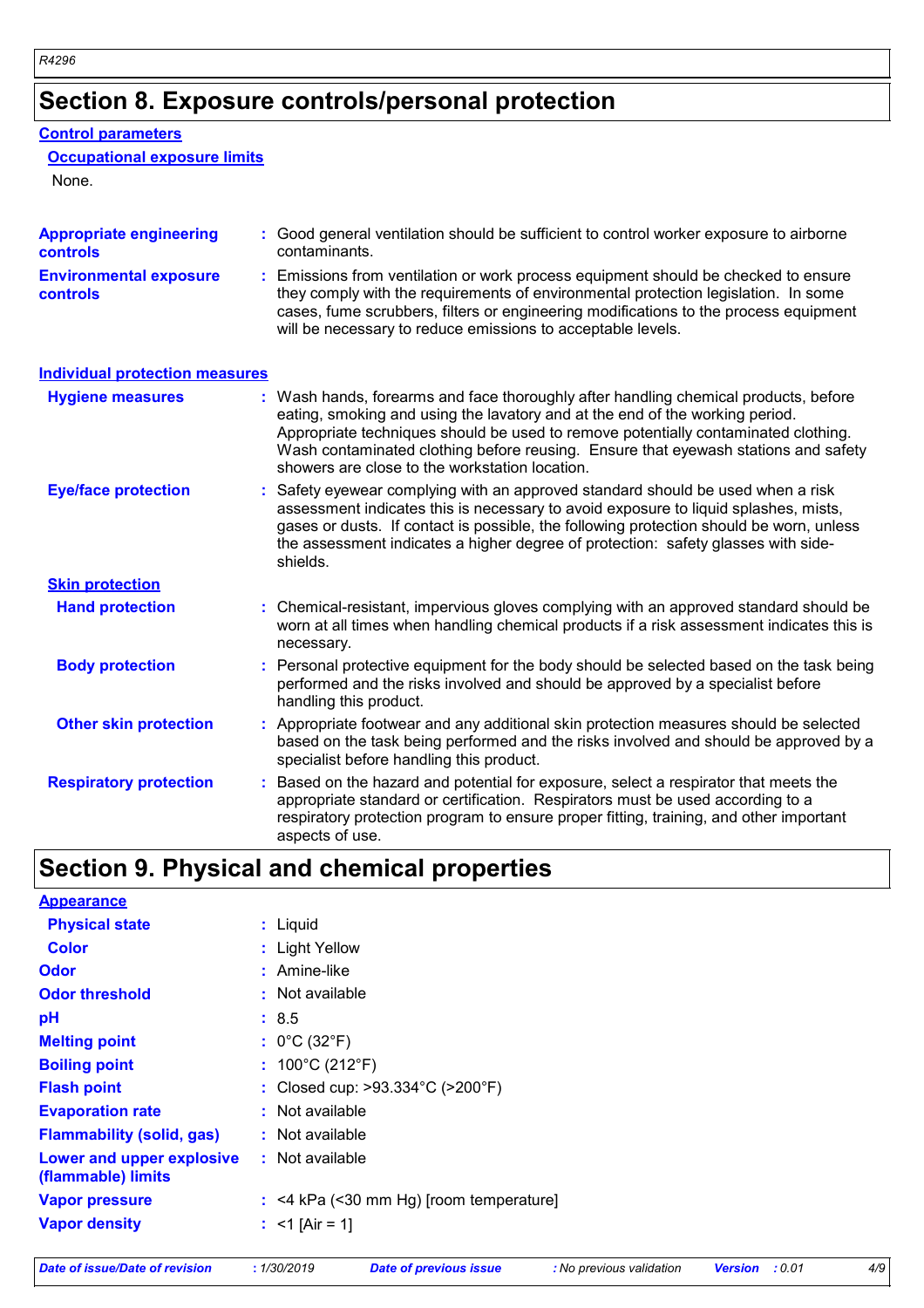# **Section 9. Physical and chemical properties**

| <b>Relative density</b>                           | : $1.03$ g/cm <sup>3</sup>   |
|---------------------------------------------------|------------------------------|
| <b>Solubility</b>                                 | : Not available              |
| <b>Partition coefficient: n-</b><br>octanol/water | : Not available              |
| <b>Auto-ignition temperature</b>                  | : Not available              |
| <b>Decomposition temperature</b>                  | : Not available              |
| <b>Viscosity</b>                                  | $:$ Not available            |
| <b>VOC content</b>                                | : $2.05$ lbs/gal $(247 g/l)$ |
|                                                   |                              |

# **Section 10. Stability and reactivity**

| <b>Reactivity</b>                                   | : No specific test data related to reactivity available for this product or its ingredients.              |
|-----------------------------------------------------|-----------------------------------------------------------------------------------------------------------|
| <b>Chemical stability</b>                           | : The product is stable.                                                                                  |
| <b>Possibility of hazardous</b><br><b>reactions</b> | : Under normal conditions of storage and use, hazardous reactions will not occur.                         |
| <b>Conditions to avoid</b>                          | : No specific data.                                                                                       |
| <b>Incompatible materials</b>                       | : No specific data.                                                                                       |
| <b>Hazardous decomposition</b><br>products          | : Under normal conditions of storage and use, hazardous decomposition products should<br>not be produced. |

# **Section 11. Toxicological information**

### **Information on toxicological effects**

### **Acute toxicity**

Not available.

**Irritation/Corrosion**

Not available.

**Sensitization**

Not available.

**Mutagenicity**

Not available.

**Carcinogenicity** Not available.

### **Reproductive toxicity** Not available.

**Teratogenicity** Not available.

### **Specific target organ toxicity (single exposure)** Not available.

**Specific target organ toxicity (repeated exposure)**

Not available.

### **Aspiration hazard**

Not available.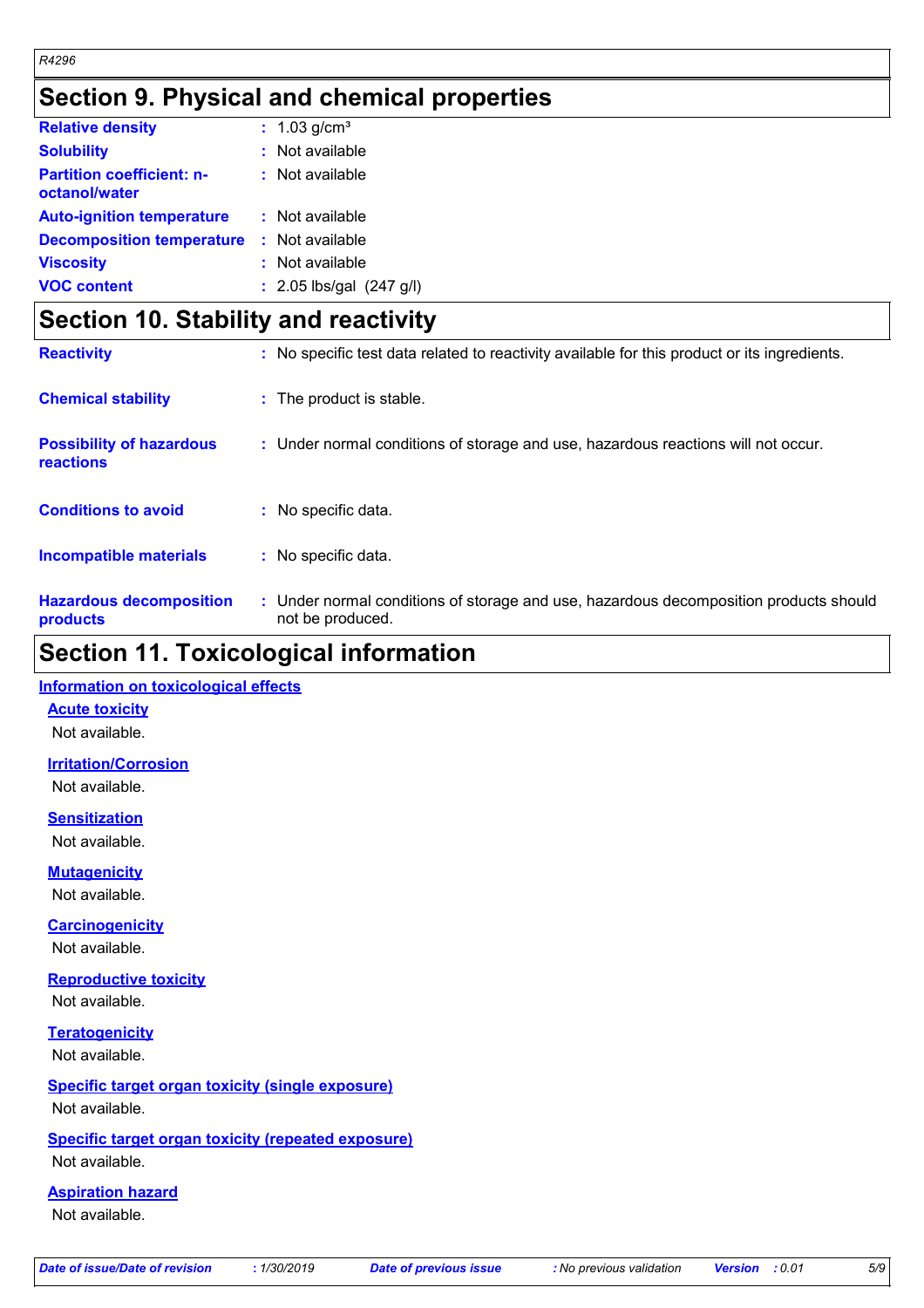# **Section 11. Toxicological information**

*R4296*

| <b>Information on the likely</b><br>routes of exposure      | : Not available                                                                          |  |  |  |  |  |  |
|-------------------------------------------------------------|------------------------------------------------------------------------------------------|--|--|--|--|--|--|
| <b>Potential acute health effects</b>                       |                                                                                          |  |  |  |  |  |  |
| <b>Eye contact</b>                                          | : No known significant effects or critical hazards.                                      |  |  |  |  |  |  |
| <b>Inhalation</b>                                           | : No known significant effects or critical hazards.                                      |  |  |  |  |  |  |
| Skin contact                                                | : No known significant effects or critical hazards.                                      |  |  |  |  |  |  |
| <b>Ingestion</b>                                            | : No known significant effects or critical hazards.                                      |  |  |  |  |  |  |
|                                                             | <b>Symptoms related to the physical, chemical and toxicological characteristics</b>      |  |  |  |  |  |  |
| <b>Eye contact</b>                                          | : No specific data.                                                                      |  |  |  |  |  |  |
| <b>Inhalation</b>                                           | : No specific data.                                                                      |  |  |  |  |  |  |
| <b>Skin contact</b>                                         | : No specific data.                                                                      |  |  |  |  |  |  |
| <b>Ingestion</b>                                            | : No specific data.                                                                      |  |  |  |  |  |  |
| <b>Short term exposure</b>                                  | Delayed and immediate effects and also chronic effects from short and long term exposure |  |  |  |  |  |  |
| <b>Potential immediate</b><br>effects                       | : Not available                                                                          |  |  |  |  |  |  |
| <b>Potential delayed effects</b>                            | : Not available                                                                          |  |  |  |  |  |  |
| Long term exposure<br><b>Potential immediate</b><br>effects | : Not available                                                                          |  |  |  |  |  |  |
| <b>Potential delayed effects</b>                            | : Not available                                                                          |  |  |  |  |  |  |
| <b>Potential chronic health effects</b>                     |                                                                                          |  |  |  |  |  |  |
| Not available.                                              |                                                                                          |  |  |  |  |  |  |
| <b>General</b>                                              | : No known significant effects or critical hazards.                                      |  |  |  |  |  |  |
| <b>Carcinogenicity</b>                                      | : No known significant effects or critical hazards.                                      |  |  |  |  |  |  |
| <b>Mutagenicity</b>                                         | : No known significant effects or critical hazards.                                      |  |  |  |  |  |  |
| <b>Teratogenicity</b>                                       | : No known significant effects or critical hazards.                                      |  |  |  |  |  |  |
| <b>Developmental effects</b>                                | : No known significant effects or critical hazards.                                      |  |  |  |  |  |  |
| <b>Fertility effects</b>                                    | : No known significant effects or critical hazards.                                      |  |  |  |  |  |  |
|                                                             |                                                                                          |  |  |  |  |  |  |

## **Numerical measures of toxicity**

### **Acute toxicity estimates**

| <b>Route</b> | <b>ATE value</b> |
|--------------|------------------|
| Oral         | 51592.7 mg/kg    |

# **Section 12. Ecological information**

### **Toxicity**

Not available.

### **Persistence and degradability**

Not available.

### **Bioaccumulative potential**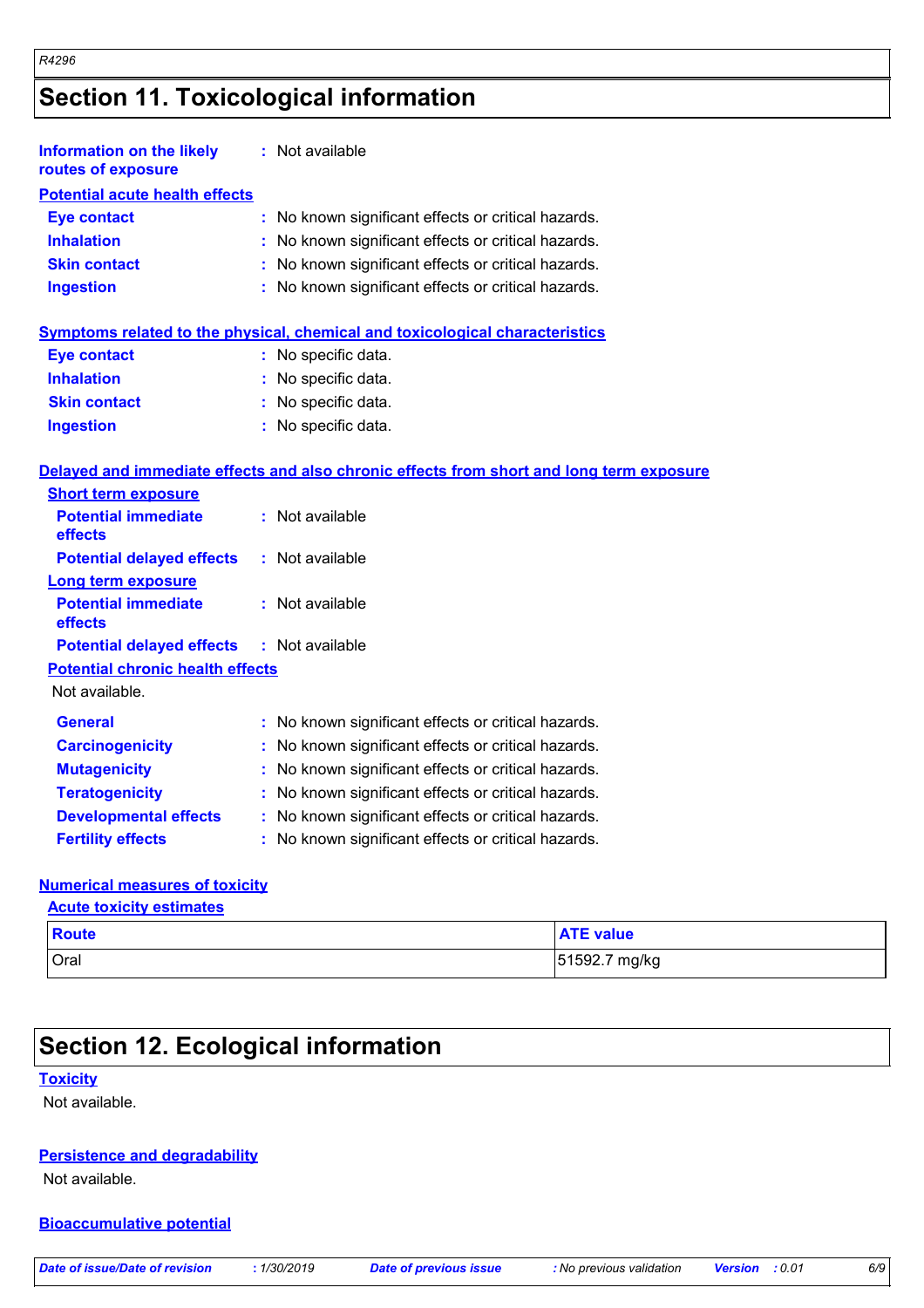# **Section 12. Ecological information**

Not available.

### **Mobility in soil**

| <b>Soil/water partition</b> |  |
|-----------------------------|--|
| <b>coefficient (Koc)</b>    |  |

**:** Not available

**Other adverse effects** : No known significant effects or critical hazards.

# **Section 13. Disposal considerations**

| <b>Disposal methods</b> | : The generation of waste should be avoided or minimized wherever possible. Disposal<br>of this product, solutions and any by-products should at all times comply with the<br>requirements of environmental protection and waste disposal legislation and any<br>regional local authority requirements. Dispose of surplus and non-recyclable products<br>via a licensed waste disposal contractor. Waste should not be disposed of untreated to<br>the sewer unless fully compliant with the requirements of all authorities with jurisdiction.<br>Waste packaging should be recycled. Incineration or landfill should only be considered<br>when recycling is not feasible. This material and its container must be disposed of in a<br>safe way. Empty containers or liners may retain some product residues. Avoid |
|-------------------------|------------------------------------------------------------------------------------------------------------------------------------------------------------------------------------------------------------------------------------------------------------------------------------------------------------------------------------------------------------------------------------------------------------------------------------------------------------------------------------------------------------------------------------------------------------------------------------------------------------------------------------------------------------------------------------------------------------------------------------------------------------------------------------------------------------------------|
|                         | dispersal of spilled material and runoff and contact with soil, waterways, drains and<br>sewers.                                                                                                                                                                                                                                                                                                                                                                                                                                                                                                                                                                                                                                                                                                                       |

# **Section 14. Transport information**

|                                      | <b>DOT Classification</b> | <b>IMDG</b>   | <b>IATA</b>   |  |
|--------------------------------------|---------------------------|---------------|---------------|--|
| <b>UN number</b>                     | Not regulated             | Not regulated | Not regulated |  |
| <b>UN proper</b><br>shipping name    | $\overline{\phantom{0}}$  |               |               |  |
| <b>Transport</b><br>hazard class(es) | $\blacksquare$            |               |               |  |
| <b>Packing group</b>                 | $\blacksquare$            |               |               |  |
| <b>Environmental</b><br>hazards      | ∣No.                      | No.           | No.           |  |

**Additional information**

**Special precautions for user Transport within user's premises:** always transport in closed containers that are **:** upright and secure. Ensure that persons transporting the product know what to do in the event of an accident or spillage.

**Transport in bulk according to Annex II of MARPOL and the IBC Code :** Not available.

# **Section 15. Regulatory information**

**U.S. Federal regulations Clean Air Act Section 112 (b) Hazardous Air Pollutants (HAPs) :** Not listed **SARA 311/312 Classification :** Not applicable **Composition/information on ingredients**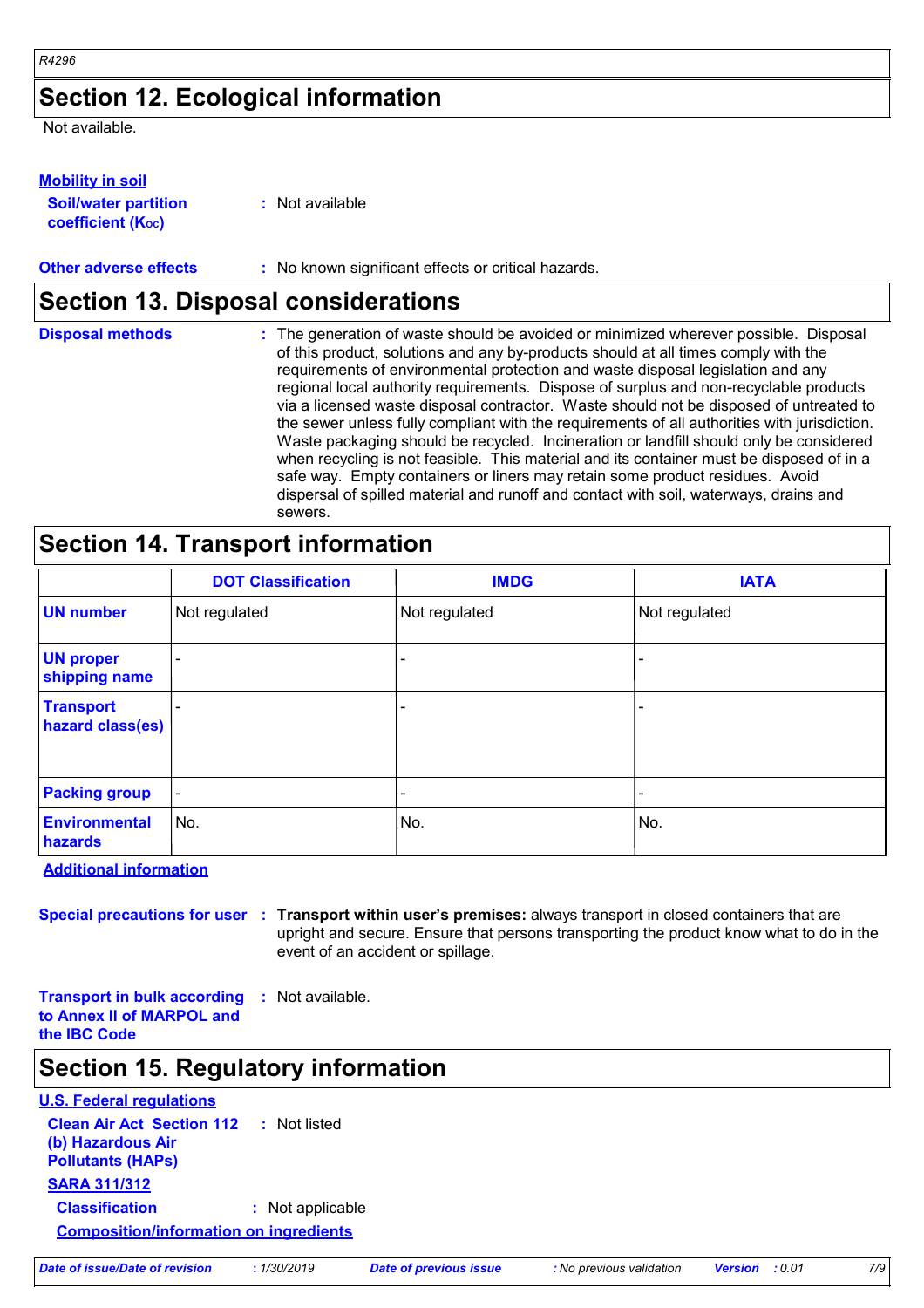# **Section 15. Regulatory information**

No products were found.

### **Inventory list**

- **Canada :** All components are listed or exempted.
- **United States :** All components are listed or exempted.

# **Section 16. Other information**

**Hazardous Material Information System (U.S.A.)**



**Caution: HMIS® ratings are based on a 0-4 rating scale, with 0 representing minimal hazards or risks, and 4 representing significant hazards or risks. Although HMIS® ratings and the associated label are not required on SDSs or products leaving a facility under 29 CFR 1910.1200, the preparer may choose to provide them. HMIS® ratings are to be used with a fully implemented HMIS® program. HMIS® is a registered trademark and service mark of the American Coatings Association, Inc.**

**The customer is responsible for determining the PPE code for this material. For more information on HMIS® Personal Protective Equipment (PPE) codes, consult the HMIS® Implementation Manual.**

### **National Fire Protection Association (U.S.A.)**



**Reprinted with permission from NFPA 704-2001, Identification of the Hazards of Materials for Emergency Response Copyright ©1997, National Fire Protection Association, Quincy, MA 02269. This reprinted material is not the complete and official position of the National Fire Protection Association, on the referenced subject which is represented only by the standard in its entirety.**

**Copyright ©2001, National Fire Protection Association, Quincy, MA 02269. This warning system is intended to be interpreted and applied only by properly trained individuals to identify fire, health and reactivity hazards of chemicals. The user is referred to certain limited number of chemicals with recommended classifications in NFPA 49 and NFPA 325, which would be used as a guideline only. Whether the chemicals are classified by NFPA or not, anyone using the 704 systems to classify chemicals does so at their own risk.**

### **Procedure used to derive the classification**

| <b>Classification</b>             |  |                                                                                                                                                                                                                                                                                                                                                                                                                                                                           | <b>Justification</b> |
|-----------------------------------|--|---------------------------------------------------------------------------------------------------------------------------------------------------------------------------------------------------------------------------------------------------------------------------------------------------------------------------------------------------------------------------------------------------------------------------------------------------------------------------|----------------------|
| Not classified.                   |  |                                                                                                                                                                                                                                                                                                                                                                                                                                                                           |                      |
| <b>History</b>                    |  |                                                                                                                                                                                                                                                                                                                                                                                                                                                                           |                      |
| <b>Date of printing</b>           |  | : 1/30/2019                                                                                                                                                                                                                                                                                                                                                                                                                                                               |                      |
| Date of issue/Date of<br>revision |  | : 1/30/2019                                                                                                                                                                                                                                                                                                                                                                                                                                                               |                      |
| Date of previous issue            |  | : No previous validation                                                                                                                                                                                                                                                                                                                                                                                                                                                  |                      |
| <b>Version</b>                    |  | : 0.01                                                                                                                                                                                                                                                                                                                                                                                                                                                                    |                      |
| <b>Key to abbreviations</b>       |  | $\therefore$ ATE = Acute Toxicity Estimate<br><b>BCF</b> = Bioconcentration Factor<br>GHS = Globally Harmonized System of Classification and Labelling of Chemicals<br>IATA = International Air Transport Association<br>IBC = Intermediate Bulk Container<br><b>IMDG</b> = International Maritime Dangerous Goods<br>LogPow = logarithm of the octanol/water partition coefficient<br>MARPOL = International Convention for the Prevention of Pollution From Ships, 1973 |                      |